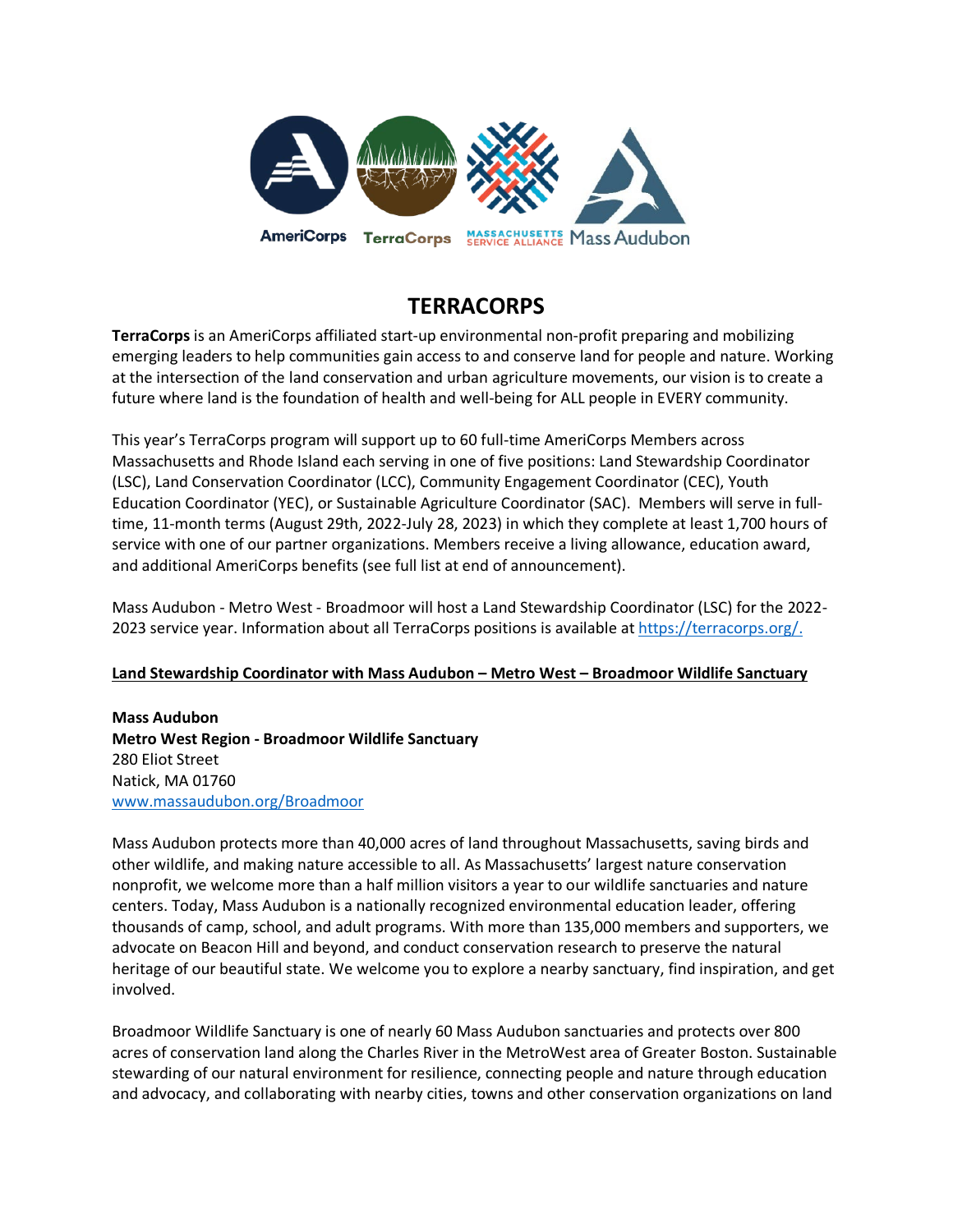protection and management are key aspects of our mission. Sustainable design of our nature center serves an award-winning model. The team at Broadmoor also works to protect and steward over 400 additional acres in the nearby towns of Holliston and Hopkinton.

**Land Stewardship Coordinators (LSC)** Build the long-term capacity of their Service Sites by creating networks of volunteers to support hands-on stewardship of community lands. They organize, train, and collaborate with municipal boards, neighborhood and civic associations, community members, youth groups, and schools to care for, improve access to, and support the long-term resiliency and sustainable use of community lands. By providing training and organizing collaborative land-focused projects, they increase resources for community projects, demonstrate environmentally responsible land management, help individuals build skills, and nurture an inclusive sense of public ownership in the local landscape. LSCs generally spend roughly 60% of their time in the office and 40% in the field.

TerraCorps Members engage with their supervisors to develop and carry out three or more capacity building projects over the course of the service year. Some of these projects will involve recruiting, training, and/or managing community volunteers. **Mass Audubon – Metro West -Broadmoor has proposed the following potential project(s) for their Land Stewardship Coordinator:**

- 1. Continue and expand the significant work of previous TerraCorps Members in implementing trail improvements, reroutes, and enhancements based on 57-page trail assessment. Take a leadership role together with the Property Manager and Trail Consultants in implementing specific projects by recruiting, training, and managing volunteers including individuals, groups and corporate volunteers. Support Property Manager and Community Advocacy and Engagement Manager (CAEM) with property management and community outreach projects including trail and field maintenance, invasive plant management, boundary posting, building maintenance, small construction projects and other aspects of managing wildlife sanctuary properties.
- 2. Participate in climate resiliency and advocacy projects including attending MW Regional Planning Coalition and SuAsCo Climate Resiliency collaboratives together with CAEM and identify specific tasks/projects service Member can lead. Join Action Agenda Climate Change Leading By Example Team, contribute to research and join project task forces based on interests of service Member. Partner with CAEM on MVP environmental justice neighborhood outreach and support as needs of community members are identified.
- 3. Bird and Insect Monitoring: Assist CAEM and volunteers in monitoring bird nest boxes and insect traps, as part of a long-term tree swallow and aerial insect community science project. Conduct breeding bird surveys with volunteers and interns. Expand the Volunteer Stewardship program at unstaffed Waseeka Wildlife Sanctuary by coordinating trainings, outings, and service days.

# Required AmeriCorps Qualifications

- A US citizen, US national, or Lawful Permanent Resident Alien of the U.S.
- At least 18 years old
- A minimum of a high school diploma or GED
- No more than three previous terms as an AmeriCorps Member
- Pass a criminal history background check, including an FBI check

#### Desired Qualifications

- Strong writing and verbal communication skills
- Able to serve both independently and as a member of a team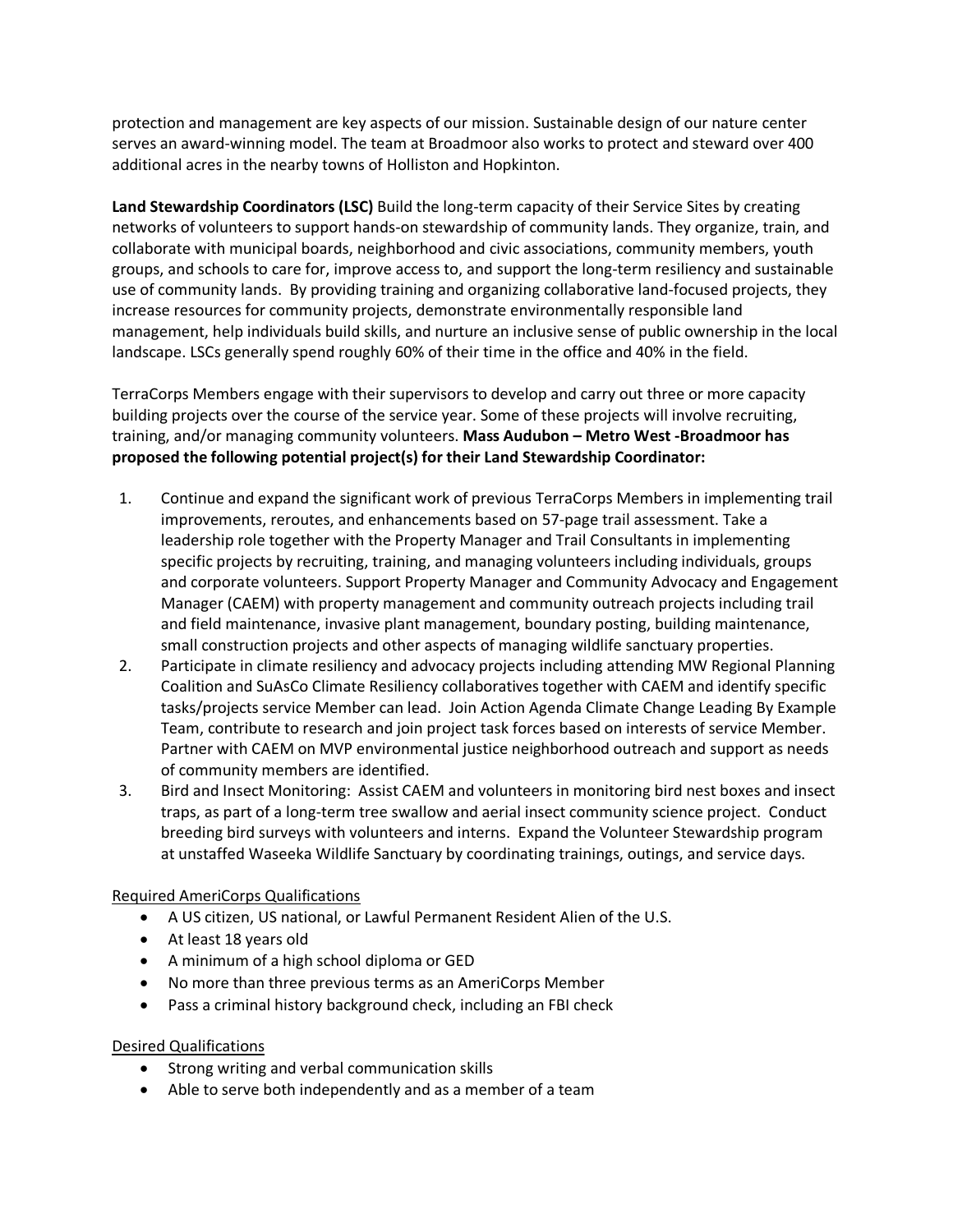- Comfort navigating computer software programs.
- Training and experience pertinent to the Land Stewardship Coordinator position and projects listed above
- Experience training and educating community members and volunteers
- Have basic knowledge of and willingness to learn the safe and proper use of hand tools, small power tools and work truck.
- Ability to work outdoors in a range of weather conditions, navigate uneven terrain and carry out various laborious tasks
- Previous trail experience preferred

For questions about Mass Audubon - Metro West - Broadmoor's service positions, contact Elissa Landre, [elandre@massaudubon.org](mailto:elandre@massaudubon.org)

# **AmeriCorps Member Eligibility Requirements**

All Members are expected to serve full-time, commit to serve for the entire 11-month term, and complete at least 1,700 hours of service, including time spent in trainings and several service days with the full TerraCorps cohort. Weekly service averages 38 hours and commonly includes some night and/or weekend activities.

AmeriCorps programs provide equal opportunities. TerraCorps will recruit and select persons in all positions to ensure a diverse and inclusive climate without regard to race, religion, sex, sexual orientation, age, veteran status, color, political affiliation, creed, national origin, marital status, or any other status as protected by federal, state, and local laws. We encourage applications from individuals with disabilities and will provide reasonable accommodations for interviews and service upon request.

# **Member Compensation and Benefits**

- TerraCorps Members will receive a living allowance of up to \$18,500 (pre-tax) over the 11 month term of service, which is \$740 (pre-tax) per 25 biweekly pay periods.
- TerraCorps assists Members in obtaining health insurance coverage. Reimbursement of costs may be available.
- Childcare assistance may be provided in cases of financial need.
- Upon successful completion of a term of service, AmeriCorps Members receive a taxable \$6,495 education award that can be used for future education or to pay off existing school loans. See <https://americorps.gov/members-volunteers/segal-americorps-education-award> for info and restrictions.
- TerraCorps Members are eligible for forbearance of most federally-guaranteed student loans, as well as payment of interest accrued during service.
- TerraCorps Members will receive mentorship, training, and career development opportunities while serving directly with community-based nonprofits.
- TerraCorps Members experience the personal rewards of national service and community engagement.

**Note:** TerraCorps Members are responsible for their own housing and must have access to reliable transportation.